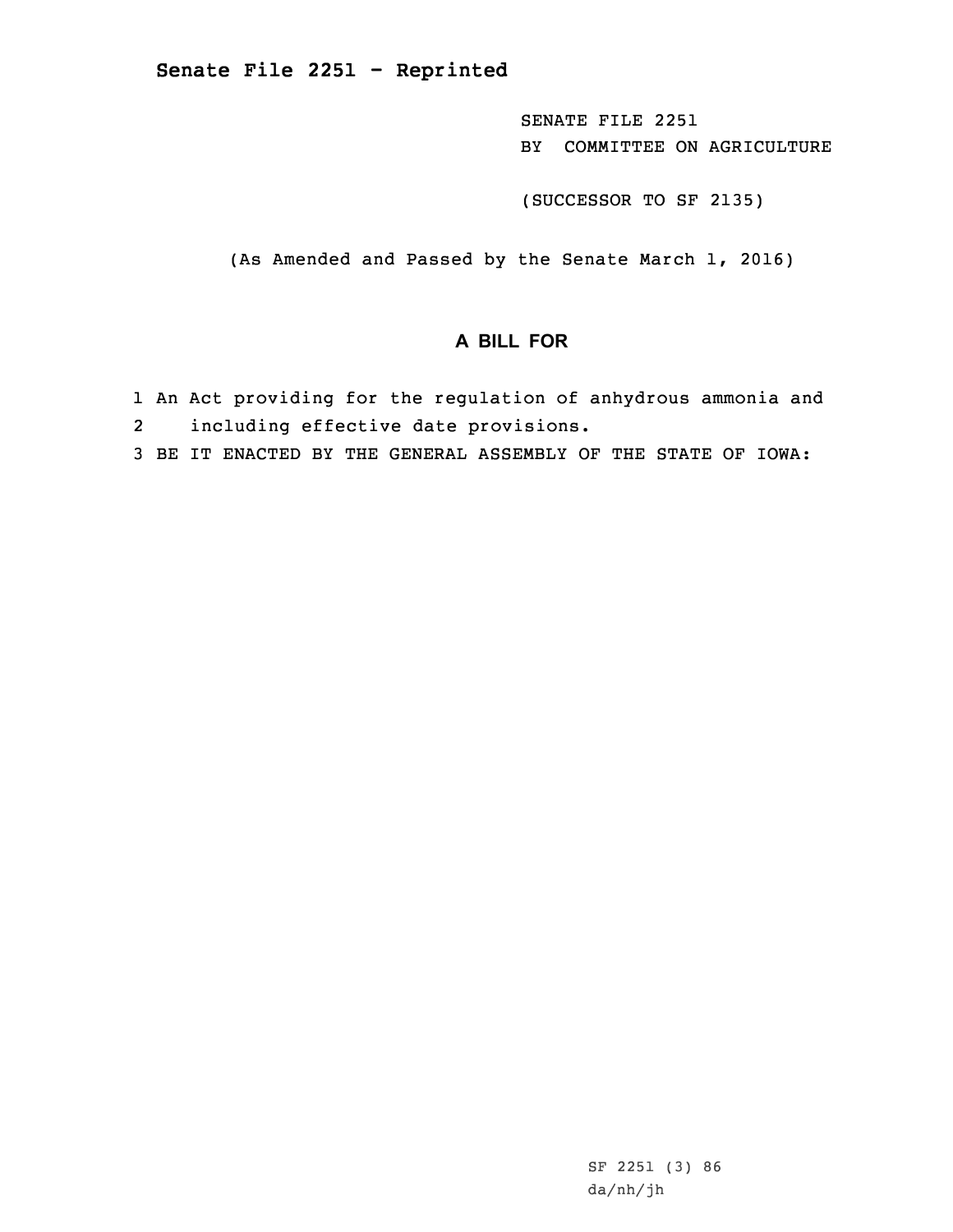## S.F. 2251

1 Section 1. NEW SECTION. **200.20A Anhydrous ammonia** 2 **containers.**

3 1. As used in this section, unless the context otherwise 4 requires:

<sup>5</sup> *a.* (1) *"Container"* means <sup>a</sup> tank used for transporting or 6 storing anhydrous ammonia.

 (2) *"Container"* does not include <sup>a</sup> pressure vessel having one thousand pounds of water capacity or less, if constructed in accordance with specifications for cylinders and authorized for transportation by the United States department of transportation under 49 C.F.R. pts. 100-180.

12 *b. "Nurse tank"* means <sup>a</sup> container having <sup>a</sup> capacity of three thousand gallons or less, if the container is used for transporting anhydrous ammonia containing two-tenths of one percent water and the anhydrous ammonia is exclusively used for application on land for agricultural purposes.

 2. On and after June 1, 2017, <sup>a</sup> nurse tank shall not be manufactured in this state, and shall not be imported for use in this state, unless <sup>a</sup> full postweld heat treatment manufacturing method has been used.

21 3. The department of agriculture and land stewardship shall 22 adopt rules required to implement, administer, and enforce this 23 section.

24Sec. 2. IOWA ANHYDROUS AMMONIA TASK FORCE.

 1. An anhydrous ammonia task force is created within the department of agriculture and land stewardship. The task force shall study the development and implementation of solutions related to the use and regulation of anhydrous ammonia and associated innovations related to nutrient management.

 2. The task force shall be composed of members appointed by the secretary of agriculture from interested stakeholders, including but not limited to persons engaged in the business of storing, transporting, or applying anhydrous ammonia on crop fields. The secretary of agriculture shall chair the task force as <sup>a</sup> nonvoting member.

 $-1-$ 

SF 2251 (3) 86  $da/nh/jh$   $1/2$